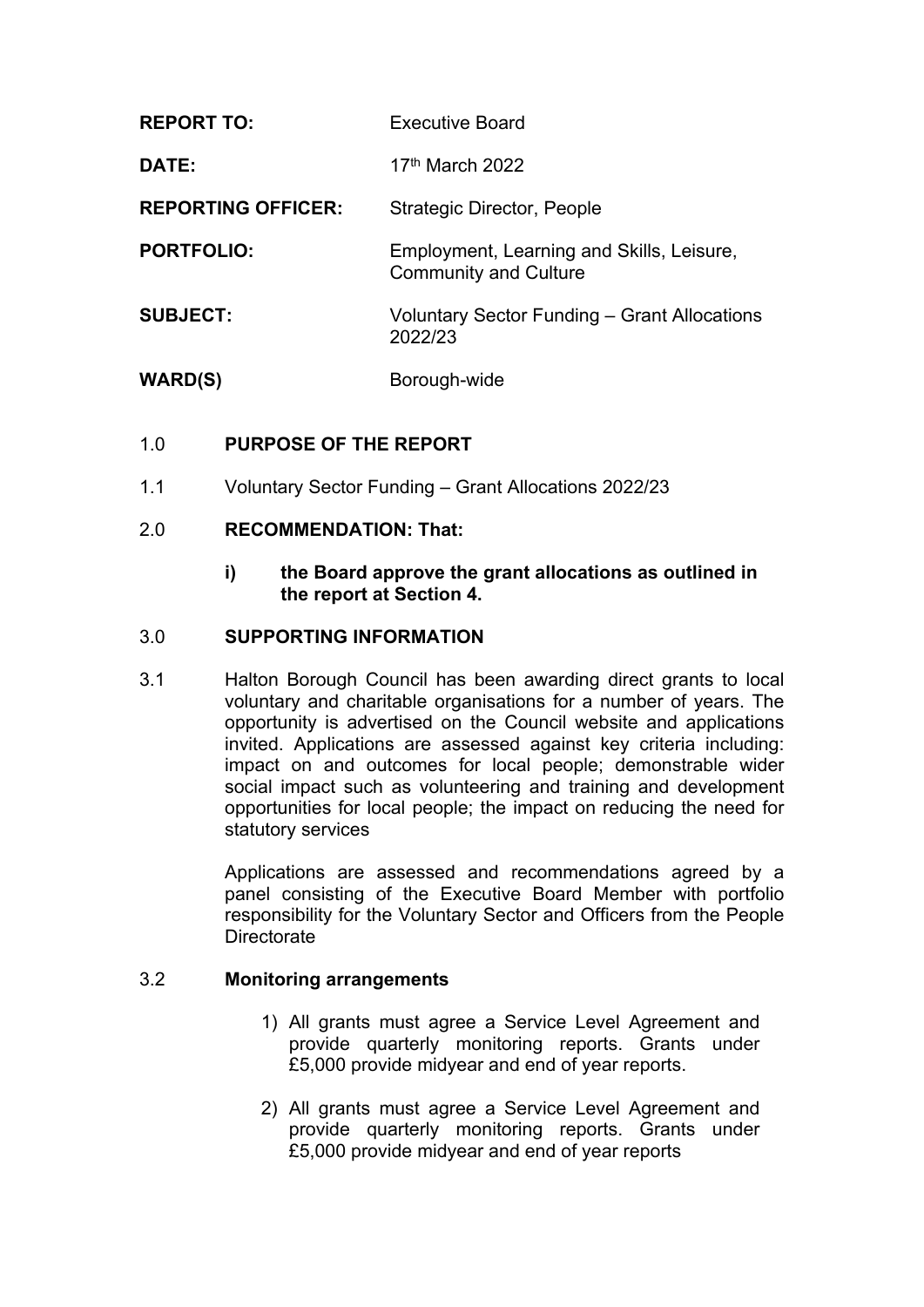3) Voluntary sector grant performance monitoring information contributes to corporate assessments

# 4.0 **APPROVAL OF GRANTS 2022/23**

## 4.1 **Voluntary Sector Core Funding Grants**

The grants are listed below; the report is in the context of the budget allocation and the panel's assessment. These recommendations are for an annual allocation for the financial year 2022/23

The budget available is **£226,640 2022/23**

| <b>Amount</b> | <b>Organisation Name</b>                   |
|---------------|--------------------------------------------|
| £5,000        | <b>Cheshire Asbestos Victims Support</b>   |
| £143,350      | <b>Halton Citizens Advice Bureau</b>       |
| £3,000        | Cheshire Race & Equality Council (CHAWREC) |
| £5,000        | <b>Halton Childrens Contact Centre</b>     |
| £38,700       | Halton & St Helens VCA                     |
| £9,000        | Relate                                     |
| £2,590        | Runcorn & Frodsham MENCAP                  |
| £4,500        | <b>Samaritans</b>                          |
| £4,000        | <b>Vision Support</b>                      |
| £11,500       | Widnes & Runcorn Cancer Support Group      |

**TOTAL £226,640 - This is commensurate with funding received in 2021/22**

#### 5.0 **POLICY IMPLICATIONS**

5.1 None at this stage.

### 6.0 **FINANCIAL IMPLICATIONS**

- 6.1 The recommended grants do not exceed the current budget allocations.
- 6.2 The work of the voluntary sector organisations receiving grants impacts greatly on health improvements, social inclusion, community involvement, anti-poverty and diversity issues.

## 7.0 **IMPLICATIONS FOR THE COUNCIL'S PRIORITIES**

The service delivery from organisations receiving core grants in many cases is cross cutting in the context of the Council's strategic priorities.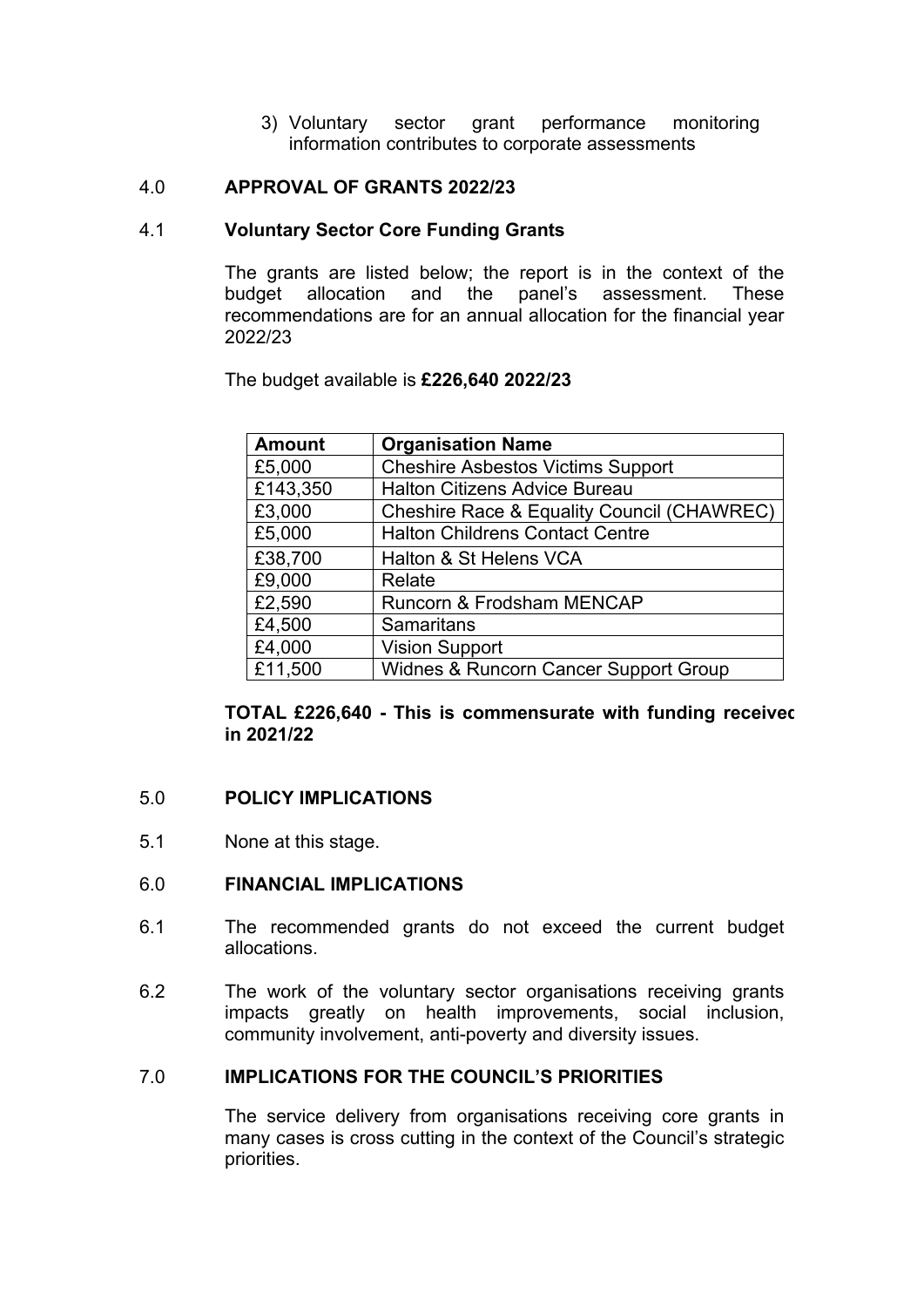There are significant levels of welfare rights and debt handling support provided which impacts on anti-poverty issues for the **Borough** 

### 7.1 **Children & Young People in Halton**

The work delivered by Relate in preventing family breakdown and offering counselling to teenagers has a direct impact on those children and young people in the Borough.

The Samaritans works with local schools on suicide prevention and following a suicide, supporting school staff, students and their families

Widnes & Runcorn Cancer support group offer support to all members of families affected by the disease, encompassing young members of families.

Halton Citizens Advice Bureau provides advice to families of young children about how to improve their living conditions and how to make better lifestyle choices

Cheshire, Halton and Warrington Race and Equality Centre (CHAWREC) provides support to children of Syrian refugee families who have resettled in Halton.

Halton Child Contact Centre aims to build healthy relationships with families in the event of family breakdown

#### 7.2 **Employment, Learning & Skills in Halton**

The voluntary sector organisations have a significant reliance on volunteer time to deliver services. The organisations provide training opportunities for volunteers to enable the delivery of service and improve their skills and employability

Halton Citizens Advice Bureau in particular has experienced local volunteers gaining local employment as result of their training and experience.

Halton and St Helens VCA supports volunteers to gain work experience, train and get qualifications and develop new skills which enable them to explore new career paths.

Relate offers placements for students on counselling degrees

# 7.3 **A Healthy Halton**

Widnes & Runcorn Cancer Support Group has a major impact on the health and wellbeing of our residents diagnosed and in remission from cancer through the support, advocacy and therapies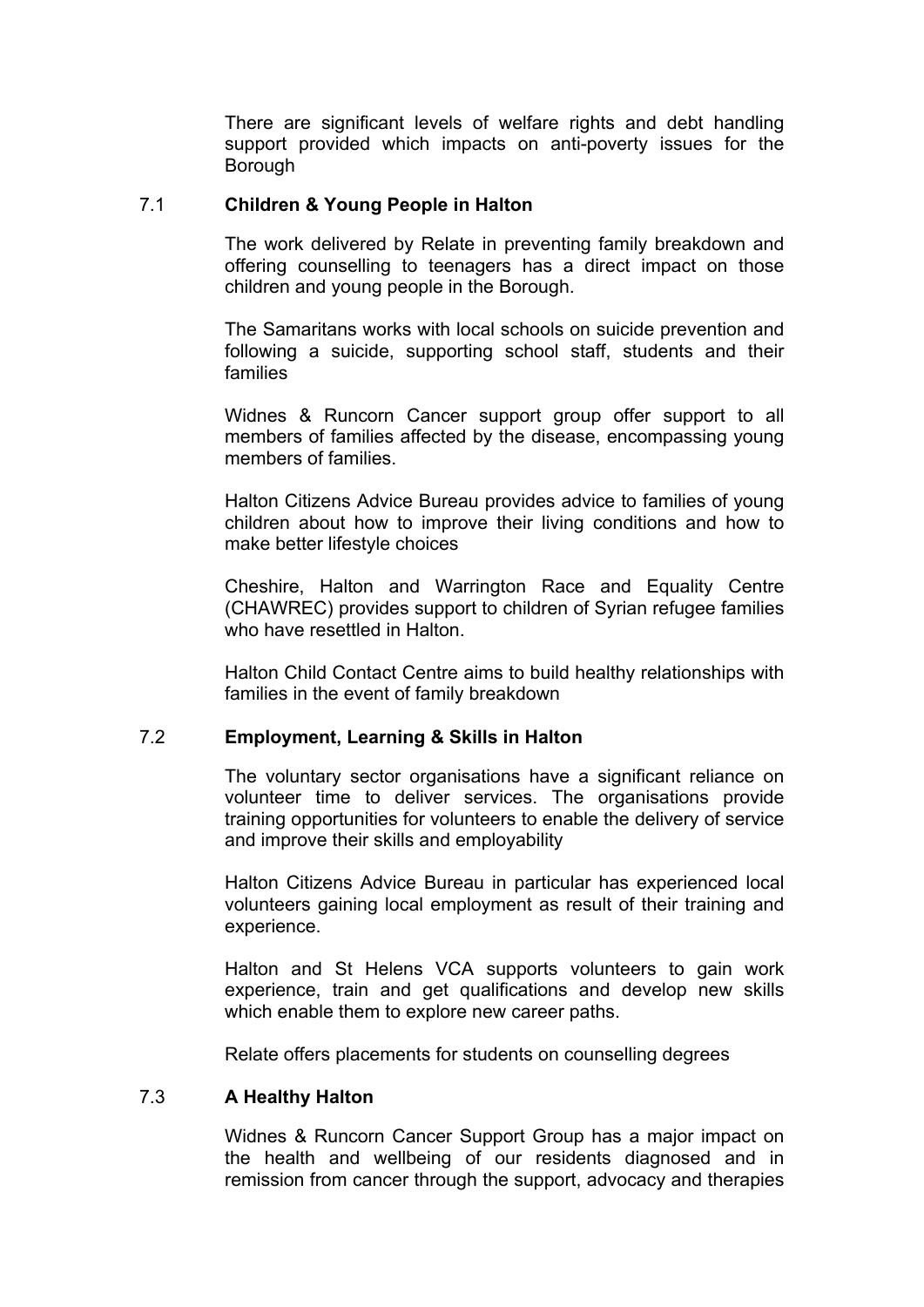they are able to offer.

Cheshire, Halton & Warrington Race & Equality Centre (CHAWREC) will actively work with local BAME communities to maximise uptake of Covid-19 vaccination

Cheshire Asbestos Victims Support Group works with sufferers and their families to support them through the illness, offering welfare support and recreational breaks for the sufferers and their families.

Vision Support provides a resource centre for visually impaired and offers home visits and welfare rights support

# 7.4 **A Safer Halton**

Halton Citizens Advice Bureau provides a Hate Crime Reporting Centre.

Cheshire, Halton & Warrington Race & Equality Centre (CHAWREC) work with minority groups in the Borough to contribute to a cohesive and integrated community in Halton. They offer support to individuals experiencing discrimination and will support in challenging discriminatory practice and will help people through tribunal processes.

Cheshire Asbestos Victims Support Group generates awareness of the dangers of asbestos at home, at work and in the environment.

MENCAP provides a community meeting point for disabled members in Halton offering a safe environment for their clients to engage in community activity and participate in skill development and recreational activity.

### 7.5 **Halton's Urban Renewal**

None identified.

## 8.0 **RISK ANALYSIS**

8.1 The Quality Assurance Team will monitor the grants and ensure the Council and Halton residents receive value for money.

# 9.0 **EQUALITY AND DIVERSITY ISSUES**

9.1 To receive a grant, organisations have to demonstrate that acceptable equality and diversity policies are in place.

## 10.0 **REASON(S) FOR DECISION**

A decision is required as the outcome will result in the local